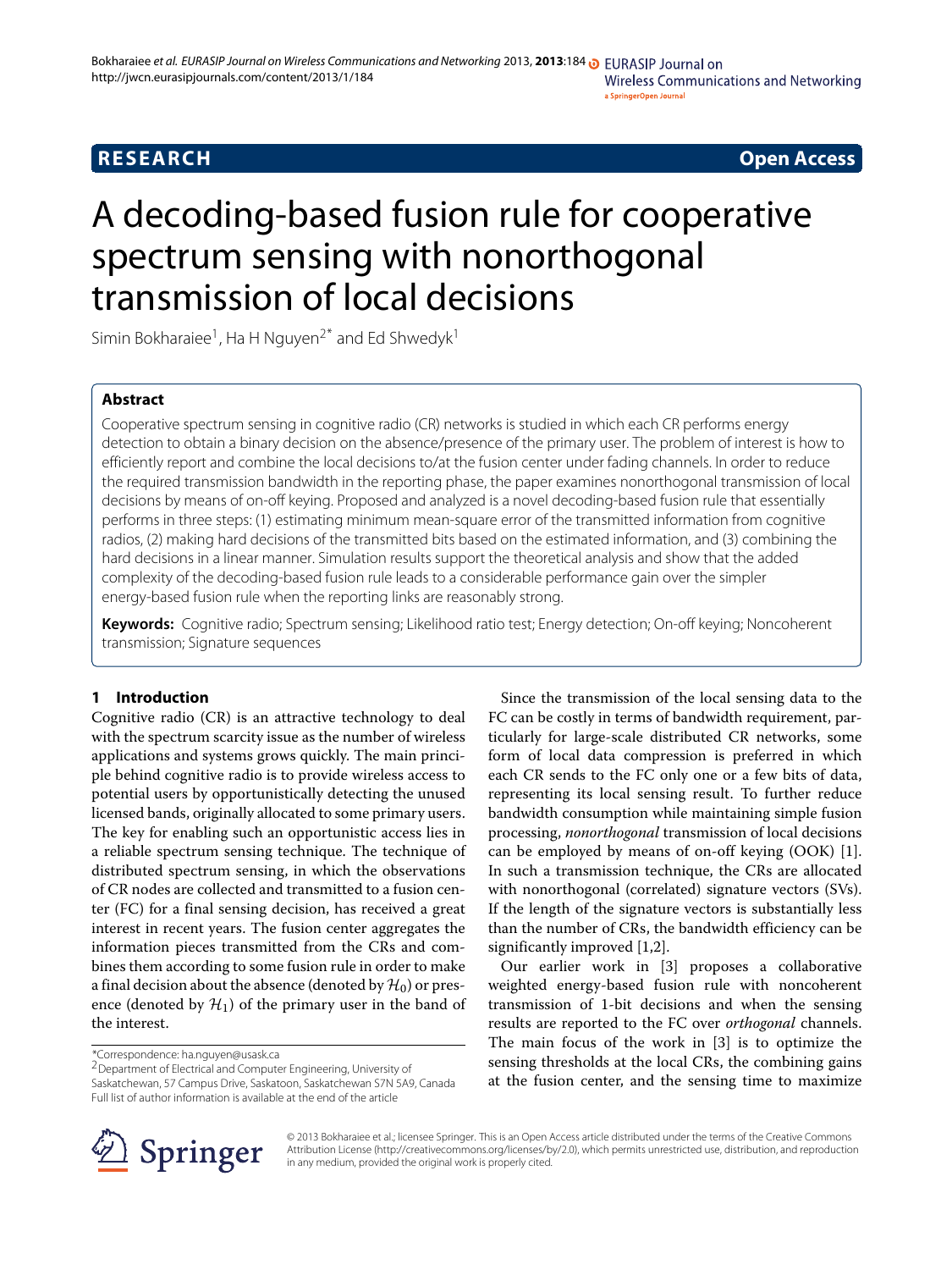the secondary throughput of a CR network. However, for large-scale CR networks, assigning orthogonal channels to all CRs might lead to an unaffordable bandwidth expenditure.

This paper adopts the same nonorthogonal transmission framework of [\[1\]](#page-9-0) for the reporting phase. Different from [\[1\]](#page-9-0), our main contribution is to develop a lowcomplexity decoding-based fusion rule as an alternative to the energy-based fusion rule in order to efficiently suppress the noise in the received signal at the fusion center and achieve a better sensing performance when the reporting channels are strong. The performance of the proposed fusion rule is analyzed and compared with the performance of the energy-based fusion rule under different scenarios.

The remaining of the paper is organized as follows. Section [2](#page-1-0) introduces the model of cooperative spectrum sensing with nonorthogonal transmission of local decisions. Section [3](#page-3-0) summarizes the energy-based fusion rule, whereas the decoding-based fusion rule is developed and analyzed in Section [4.](#page-4-0) Simulation results are presented and discussed in Section [5.](#page-6-0) Finally, Section [6](#page-8-0) draws conclusions.

## <span id="page-1-0"></span>**2 System model**

The structure of cooperative spectrum sensing under consideration is illustrated in Figure [1.](#page-1-1) There is one primary source, *K* CR nodes, and one fusion center. For simplicity, the primary source is indexed by node 0, CR nodes are denoted by nodes  $i, i = 1, \ldots, K$ , and the fusion center is identified as node  $K + 1$ .

During the *sensing* period, each CR collects its observations from the primary user's signal in order to make a local decision on the binary hypothesis  $\mathcal{H}_0$  or  $\mathcal{H}_1$ . Due to the presence of Rayleigh fading channels between the primary user and CRs, the local observations at CRs can be treated as independent and identically distributed

(i.i.d.) random variables. For processing the observations at each CR, an energy detector (which is known as an optimal detector for i.i.d. signals) is implemented. In particular, local binary decisions are obtained by comparing the energy of the collected signals to a sensing threshold.

In the *reporting* phase, the local decisions are transmitted to the fusion center over Rayleigh fading channels. For such transmission, the same framework presented in [\[1\]](#page-9-0) is adopted. The local decision at the *k*th CR is multiplied (i.e., modulated) with a unique signature vector *g<sup>k</sup>* whose length is  $M < K$ . All the *K* 'modulated' signature vectors are then transmitted simultaneously in *M* chip intervals to the fusion center. As mentioned before, the main reason for having  $M < K$  is to reduce the transmission bandwidth when compared to the case of  $M = K$ , i.e., orthogonal transmission. The latter has been studied in [\[3\]](#page-9-2).

The following detailed description of signal processing at CRs in the sensing phase is basically the same as that in [\[3\]](#page-9-2), and it is given for completeness. The received signal at each CR is first passed to an ideal band-pass (BP) filter in order to limit the average noise power as described in [\[4\]](#page-9-3). The low-pass equivalent of the output of the BP filter at CR node  $i, i = 1, \ldots, K$ , can be represented as

$$
x_{0,i}(t|\mathcal{H}_0) = n_{0,i}(t),
$$
\n(1)

<span id="page-1-3"></span><span id="page-1-2"></span>
$$
x_{0,i}(t|\mathcal{H}_1) = \sqrt{E_0}h_{0,i}x(t) + n_{0,i}(t),
$$
\n(2)

where  $x(t)$  denotes the low-pass equivalent of the transmitted signal from the primary user,  $E_0$  is the average transmitted symbol energy of the source, and  $h_{0,i} \sim$  $\mathcal{CN}(0, \sigma_{0,i}^2)$  denotes the coefficient of the fading channel between node 0 (primary user) and CR node *i*. The notation  $CN(m, \Sigma)$  refers to a complex Gaussian random vector (or variable) with mean vector **m** and covariance matrix  $\Sigma$ . Also,  $n_{0,i}(t)$  is the filtered additive white Gaussian noise process.

<span id="page-1-1"></span>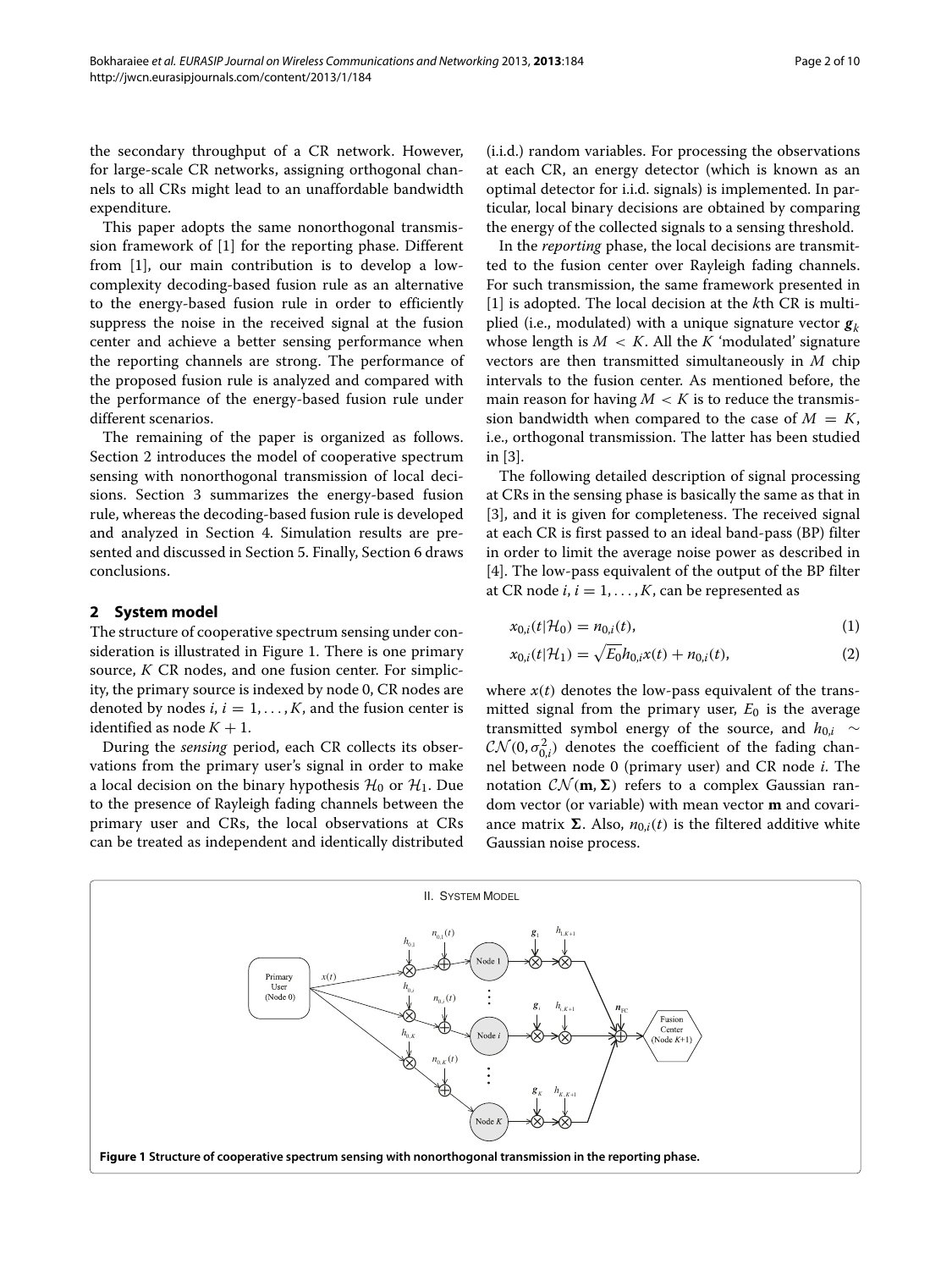The received signal  $x_{0,i}(t)$  at each node is sampled with a rate of  $f_s = \frac{1}{T_s}$  Hz over a time duration of  $\tau =$ *NT*<sup>s</sup> seconds, where *T*<sup>s</sup> denotes the sampling period and *N* denotes the number of samples collected for spectrum sensing. Let  $x_{0,i}[n]$  be the sample value at the sampling time index *n*. Then, using [\(1\)](#page-1-2) and [\(2\)](#page-1-3), it can be expressed as

$$
x_{0,i}[n|\mathcal{H}_0] = n_{0,i}(nT_s) \tag{3}
$$

$$
x_{0,i}[n|\mathcal{H}_1] = \sqrt{E_0}h_{0,i}x(nT_s) + n_{0,i}(nT_s), \quad 1 \le n \le N,
$$
\n(4)

where  $n_{0,i}$  *(nT<sub>s</sub>*) are the samples of  $n_{0,i}(t)$ , which can be shown to be i.i.d. complex Gaussian random variables with mean 0 and variance  $\sigma_{CR}^2 = N_0 W$  [\[4-](#page-9-3)[6\]](#page-9-4). Here,  $N_0$  is the two-sided power spectral density (PSD) of the white noise before the band-pass filter, and *W* is the bandwidth of the band-pass filter.

Without loss of generality, the noise variance at each CR node can be normalized to 1, i.e.,  $\sigma_{\rm CR}^2 = 1$ . Then, the distribution of the received sample at each CR node is

$$
x_{0,i}[n|\mathcal{H}_0] \sim \mathcal{CN}(0,1) \tag{5}
$$

$$
x_{0,i}[n|\mathcal{H}_1] \sim \mathcal{CN}(0,\gamma_i+1),\tag{6}
$$

where  $\gamma_i \triangleq \frac{E_0 \sigma_{0,i}^2}{\sigma_{CR}^2}$  is the received signal-to-noise ratio (SNR) at each node. After collecting *N* signal samples, each of the CRs obtains its test statistics as follows:

$$
y_i = \frac{1}{N} \sum_{n=1}^{N} |x_{0,i}[n]|^2, i = 1, \dots, K.
$$
 (7)

In essence, the above test statistics is a measure of the average energy of the band-limited signal at each CR node over a duration of *τ* seconds where  $τ = \frac{N}{f_s}$  and  $f_s$  is the sampling rate. When the number of collected samples, *N*, is large, the central limit theorem can be applied to model  $y_i$  under both hypotheses with Gaussian distribu-tions [\[7](#page-9-5)[-10\]](#page-9-6). That is,  $f(y_i|\mathcal{H}_0) \sim \mathcal{N}\left(1, \frac{1}{N}\right)$ , and  $f(y_i|\mathcal{H}_1) \sim$ *N*  $(\gamma_i + 1, \frac{(\gamma_i+1)^2}{N})$ . Here, the notation  $\mathcal{N}(\mathbf{m}, \mathbf{\Sigma})$  means a real Gaussian random vector (or variable) with mean vector **m** and covariance matrix **Σ**.

The decision device at the *i*th CR node produces a binary decision (0 or 1, corresponding to hypothesis  $\mathcal{H}_0$  or  $\mathcal{H}_1$ , respectively) by comparing  $y_i$  to a decision threshold  $\epsilon_i$  as follows:

$$
u_i = \begin{cases} 0, \text{ if } y_i < \epsilon_i \\ 1, \text{ if } y_i \geq \epsilon_i \end{cases}.
$$

Let  $p_f$  and  $p_d$  denote the probability of false alarm and the probability of detection, respectively, at the *i*th CR node. They can be obtained as [\[7\]](#page-9-5)

$$
p_{f_i} = \Pr(y_i \ge \epsilon_i | \mathcal{H}_0) = Q\left((\epsilon_i - 1)\sqrt{\tau f_s}\right),\tag{8}
$$

$$
p_{d_i} = \Pr(y_i \ge \epsilon_i | \mathcal{H}_1) = Q\left(\left(\frac{\epsilon_i}{\gamma_i + 1} - 1\right) \sqrt{\tau f_s}\right). \tag{9}
$$

After making a local binary decision, if the CR decides  $\mathcal{H}_1$  (i.e.,  $u_i = 1$ ), the signal vector to be transmitted to the fusion center is obtained as the product of *ai* and the  $M \times 1$  signature vector  $g_i$ . All the signature vectors have unit energy, i.e.,  $\|\mathbf{g}_i\|^2 = 1$ ,  $i = 1, ..., K$ . On the other hand, if a node decides  $\mathcal{H}_0$  ( $u_i = 0$ ), it remains silent and does not send a signal to the fusion center. Equivalently, the transmission scheme can also be viewed as a censoring scheme, where only the CRs with nonzero decisions transmit [\[1\]](#page-9-0). The transmitted signal from the *i*th CR can simply be expressed as  $v_i \mathbf{g}_i = (a_i u_i) \mathbf{g}_i$ , where  $v_i = a_i u_i$ . It should be noted that the parameter *ai* sets the average transmitted power of the *i*th CR. Here, we assume that all CRs are similar, and without loss of generality, they can transmit with an average gain of  $a_i = 1$ . For the case of  $M = K$ , one can choose  $g_i = e_i$ , where  $e_i$  is a column vector of length *K* with the *i*th element equal to 1 and all other elements equal to 0. Obviously, the choice leads to orthogonal transmission of OOK modulated signals, which has been treated in [\[3\]](#page-9-2). In contrast, the main focus of this paper is the case when  $M < K$  and the SVs cannot be made orthogonal. The key benefit of using shorter SVs is that the transmission in the reporting phase can be conducted with a smaller bandwidth.

After all the *K* signal vectors are transmitted in *M* chip intervals to the fusion center over independent Rayleigh fading channels, the  $M \times 1$  received signal vector  $z =$  $[z_1, \ldots, z_M]$ <sup> $\perp$ </sup> at the fusion center is given as

<span id="page-2-0"></span>
$$
\mathbf{z} = \sum_{i=1}^{K} h_{i,K+1} v_i \mathbf{g}_i + \mathbf{n}_{\text{FC}},
$$
\n(10)

where  $h_{i,K+1} \sim \mathcal{CN}(0, \sigma_{i,K+1}^2)$  represents the channel fading coefficient between the *i*th CR and the fusion center, and  $n_{\text{FC}} = [n_{1,\text{FC}}, \dots, n_{M,\text{FC}}]^\top \sim \mathcal{CN}(\mathbf{0}, \sigma_{\text{FC}}^2 \mathbf{I})$  is the  $M \times 1$  noise vector at the FC. Let  $G = [g_1, g_2, \ldots, g_K]$ be a  $M \times K$  matrix whose columns are the SVs of the CRs, *H* be a  $K \times K$  diagonal matrix whose diagonal entries are  $\{h_{1,K+1}, h_{2,K+1}, \ldots, h_{K,K+1}\}$ , and define  $\nu =$  $[v_1, v_2, \ldots, v_K]$ <sup> $\perp$ </sup>. Then, [\(10\)](#page-2-0) can also be written as

<span id="page-2-1"></span>
$$
z = GHv + n_{\text{FC}}.\tag{11}
$$

The next sections examine two fusion rules, namely, the energy-based fusion rule and the decoding-based fusion rule. In fact, the simple energy-based fusion rule was also discussed in [\[1\]](#page-9-0). However, its analysis does not explicitly take into account the signal processing at the CRs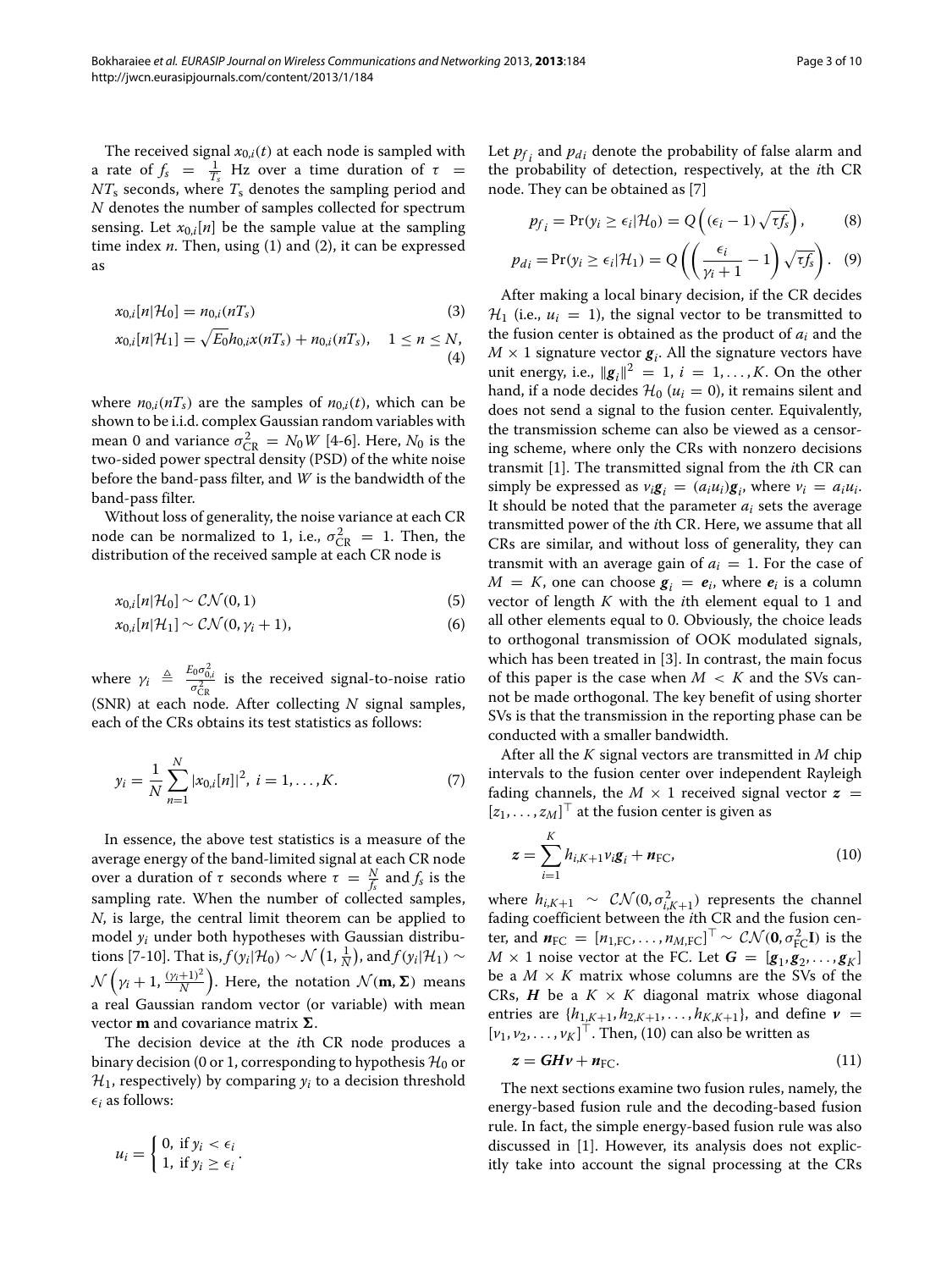and cannot be used for parameter optimizations. On the other hand, the decoding-based fusion rule presented in this paper is novel and offers an attractive performancecomplexity tradeoff when compared to the simple energybased fusion rule or the optimum fusion rule in [\[1\]](#page-9-0). It should also be pointed out that the optimum fusion rule in [\[1\]](#page-9-0) not only has the complexity that is exponential in the number of CRs, but is also difficult to analyze for the purpose of parameter optimizations. Similar to [\[3\]](#page-9-2) and [\[8\]](#page-9-7), the objective of optimizing parameters for a fusion rule is to maximize the secondary throughput while maintaining the probability of detection equal or above a target value  $\bar{P}_{\text{D}}$ . For a given sensing time, maximizing the throughput function for a target  $\bar{P}_{\text{D}}$  is equivalent to minimizing the probability of false alarm.

## <span id="page-3-0"></span>**3 Energy-based fusion rule**

Let  $\Upsilon = \frac{z^H z}{\sigma_{\rm FC}^2}$  denote the normalized output of the energy detector. The energy-based fusion rule is simply

$$
\Upsilon \underset{\mathcal{H}_0}{\geqslant} \lambda^{(\mathrm{E})},\tag{12}
$$

where  $\lambda^{(E)}$  is the decision threshold at the FC.

Although *ϒ* has a quadratic form of zero-mean Gaussian random variables, we shall approximate it by a Gaussian distribution. The mean and variance of random variable *ϒ* under each hypothesis are obtained as follows. First, it follows from [\(11\)](#page-2-1) that

$$
\mu_0 \triangleq \mathcal{E} \left[ \Upsilon | \mathcal{H}_0 \right] = \sum_{i=1}^K \xi_i p_{f_i} \| \mathbf{g}_i \|_2^2 + M = \sum_{i=1}^K \xi_i p_{f_i} + M,
$$
\n(13)

$$
\mu_1 \triangleq \mathcal{E}\left[\Upsilon|\mathcal{H}_1\right] = \sum_{i=1}^K \xi_i p_{di} \|g_i\|_2^2 + M = \sum_{i=1}^K \xi_i p_{di} + M,
$$
\n(14)

where  $\xi_i \triangleq \frac{\sigma_{i,K+1}^2}{\sigma_{\text{FC}}^2}$ .

Next, the variance is calculated as var[ $\Upsilon$ ] =  $\mathcal{E}[\Upsilon^2] - (\mathcal{E}[\Upsilon])^2$ . Using [\(11\)](#page-2-1), one has

$$
\mathcal{E}[\Upsilon^2] = \mathcal{E} \left[ \sum_{i,j=1, i \neq j}^{K} u_i^2 u_j^2 \xi_i \xi_j \left( \mathbf{g}_i^H \mathbf{g}_j \right)^2 + 2 \sum_{i=1}^{K} u_i^4 \xi_i^2 + \sum_{i,j=1, i \neq j}^{K} u_i^2 u_j^2 \xi_i \xi_j + M + M^2 + (2 + 2M) \sum_{i=1}^{K} u_i^2 \xi_i \right].
$$
\n(15)

<span id="page-3-4"></span>Then, the variance conditioned on each hypothesis is

$$
\nu_0^2 \triangleq \text{var} \left[ \Upsilon | \mathcal{H}_0 \right] = \sum_{i,j=1, i \neq j}^{K} p_{f_i} p_{f_j} \xi_i \xi_j \left( \mathbf{g}_i^H \mathbf{g}_j \right)^2 + 2 \sum_{i=1}^{K} p_{f_i} \xi_i^2 + \sum_{i,j=1, i \neq j}^{K} p_{f_i} p_{f_j} \xi_i \xi_j + M + M^2 + (2 + 2M) \left( \sum_{i=1}^{K} p_{f_i} \xi_i \right) - \mu_0^2
$$
\n(16)

<span id="page-3-5"></span>
$$
\nu_1^2 \triangleq \text{var} \left[ \Upsilon | \mathcal{H}_1 \right] = \sum_{i,j=1, i \neq j}^{K} p_{di} p_{dj} \xi_i \xi_j \left( \mathbf{g}_i^H \mathbf{g}_j \right)^2 + 2 \sum_{i=1}^{K} p_{di} \xi_i^2 + \sum_{i,j=1, i \neq j}^{K} p_{di} p_{dj} \xi_i \xi_j + M + M^2 + (2 + 2M) \left( \sum_{i=1}^{K} p_{di} \xi_i \right) - \mu_1^2.
$$
\n(17)

It is noted that only the conditional variances depend on the set of SVs. Furthermore, for the special case of orthogonal transmission, one can easily verify that the means and variances reduce to the expressions given in [\[3\]](#page-9-2).

The probability of false alarm and probability of detection are then obtained as

<span id="page-3-1"></span>
$$
P_{\mathrm{F}}^{(\mathrm{E})}(\mathbf{p}_f, \lambda^{(\mathrm{E})}) = \Pr\left(\Upsilon > \lambda^{(\mathrm{E})} \middle| \mathcal{H}_0\right) = Q\left(\frac{\lambda^{(\mathrm{E})} - \mu_0}{\nu_0}\right)
$$
\n(18)

and

$$
P_{\mathcal{D}}^{(\mathcal{E})}(\boldsymbol{p_d}, \lambda^{(\mathcal{E})}) = \Pr\left(\Upsilon > \lambda^{(\mathcal{E})} \middle| \mathcal{H}_1\right) = Q\left(\frac{\lambda^{(\mathcal{E})} - \mu_1}{\nu_1}\right).
$$
\n(19)

From [\(18\)](#page-3-1) and [\(19\)](#page-3-2), for a target  $\bar{P}_{\text{D}}$ , we obtain

<span id="page-3-3"></span><span id="page-3-2"></span>
$$
P_{\rm F}^{(\rm E)}(\mathbf{p}_f, \bar{P}_{\rm D}) = Q\left(\frac{Q^{-1}(\bar{P}_{\rm D}) v_1 + \mu_1 - \mu_0}{v_0}\right). \tag{20}
$$

For a given set of SVs, it is of interest to find the optimal sensing thresholds at the cognitive radios in order to minimize  $P_{\rm F}^{\rm (E)}(\bm{p_f},\bar{P}_{\rm D})$  in [\(20\)](#page-3-3). The solution for the case of low sensing SNR, i.e.,  $\gamma_i \ll 1$  can be derived in a similar way as in [\[3\]](#page-9-2). The result is

<span id="page-3-6"></span>
$$
\epsilon_i^* = \left(1 + \frac{1}{\gamma_i}\right) \log \left(\gamma_i + 1\right). \tag{21}
$$

Furthermore, one can also try to find the set of signature vectors to further minimize  $P_{\rm F}^{\rm (E)}(\pmb{p_f},\bar{P}_{\rm D})$ . Unfortunately,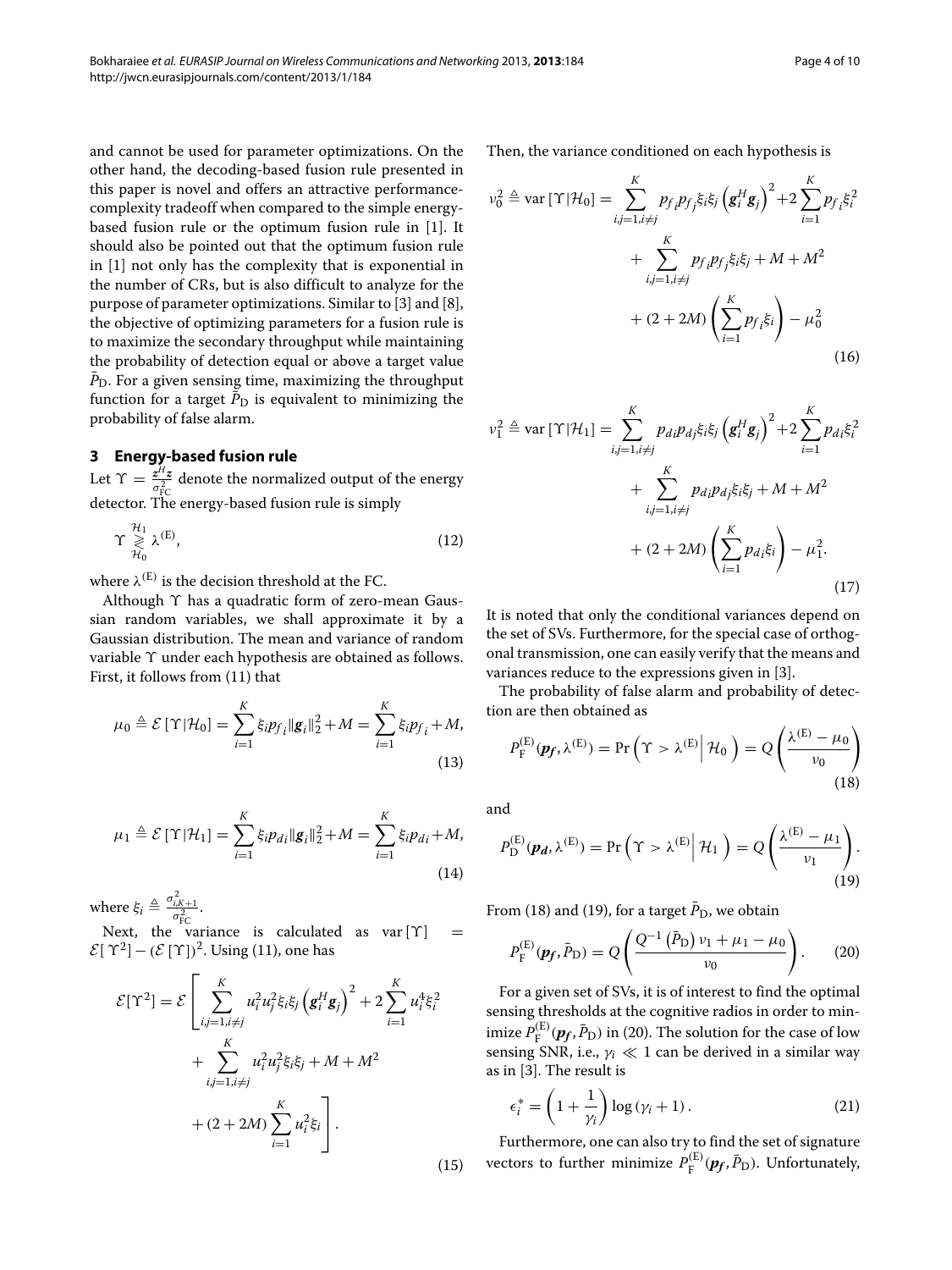such an optimization problem in its general form appears to be very complex, and finding a closed-form solution for optimal *G* seems intractable. Nevertheless, a good set of signature vectors can be found by generating a large set of random signature vectors and picking the one that maximizes the expression in [\(20\)](#page-3-3).

For the simple case when the sensing channels as well as the reporting channels have the same average SNRs, i.e.,  $\gamma_i = \gamma$  and  $\xi_i = \xi$ , it can be shown that the so-called Welch-bound equality (WBE) sequences [\[11\]](#page-9-8) yield the optimal signature vectors. The proof is as fol-lows: Observe from [\(16\)](#page-3-4) and [\(17\)](#page-3-5) that both  $v_0$  and  $v_1$ are functions of the total squared correlation (TSC), namely  $\sum_{i,j=1, i\neq j}^K \left(\mathbf{g}_i^H\mathbf{g}_j\right)^2$ . Then, in order to maximize  $\frac{Q^{-1}(\bar{P}_{\rm D})v_1 + \mu_1 - \mu_0}{v_0}$ , it is clear that  $\sum_{i,j=1, i\neq j}^{K}\left({\bm g}_i^H{\bm g}_j\right)^2$  has to be minimized. It is well known that the WBE sequences minimize the TSC [\[2\]](#page-9-1).

#### <span id="page-4-0"></span>**4 Decoding-based fusion rule**

Though being very simple, the energy-based fusion rule might not work well in certain channel conditions. This is because noise is also included in the energy calculation. To see how one can improve the performance of the energy-based fusion rule, define  $D =$  $\text{diag}\left(a_1^2|h|_{1,K+1}^2,\ldots,a_K^2|h|_{K,K+1}^2\right)$  . Then, the energy computed at the FC can be written as

$$
z^H z = u^T D G^T G D u + n_{\text{FC}}^H n_{\text{FC}} + 2 u^T D G^T n_{\text{FC}}.
$$
 (22)

As can be seen,  $z^H z$  is actually a weighted sum of the local decisions and noise terms. This suggests that one might decode the received signal first and then combine the hard decisions in the hope of achieving a better performance due to better noise reduction under certain channel conditions.

To develop a decoding-based fusion rule, it is proposed to perform the minimum mean-square error (MMSE) estimation of the transmitted vector  $v_h \triangleq Hv$  first and followed by a detection of the transmitted bits from the estimated vector  $\hat{v}_h$ . The MMSE estimation yields [\[12\]](#page-9-9)

$$
\hat{\nu}_h = Cz,\tag{23}
$$

 $\bm{w}$ here  $\bm{C} \triangleq \bar{\bm{D}} \bm{G}^T \left[ \bm{G} \bar{\bm{D}} \bm{G}^T + \sigma_\text{FC}^2 \bm{I} \right]^{-1}, \bar{\bm{D}} = \text{diag} \left( \bar{d}_1, \dots, \bar{d}_K \right)$ with  $\bar{d}_i = a_i^2 \sigma_{i,K+1}^2 \kappa_i$  and  $\kappa_i \triangleq [p_f P_i(\mathcal{H}_0) + p_{di} Pr(\mathcal{H}_1)].$ It is not hard to show the following relationship between  $\hat{\nu}_h$  and  $\nu_h$ :

$$
\hat{\nu}_h = \nu_h + \chi,\tag{24}
$$

where  $\hat{\mathbf{v}}_h = [\hat{\mathbf{v}}_{h,1}, \dots, \hat{\mathbf{v}}_{h,K}]^T$  and  $\boldsymbol{\chi} = [\chi_1, \dots, \chi_K]$ is a zero-mean Gaussian vector. More importantly, the normalized MMSE for each decoded bit can be shown to be

$$
\frac{\mathcal{E}\left[\left(\hat{v}_{h,i} - v_{h,i}\right)^2\right]}{\bar{d}_i} = 1 - \mathbf{g}_i^T \left(\mathbf{G}\bar{\mathbf{D}}\mathbf{G}^T + \sigma_{\text{FC}}^2 \mathbf{I}\right)^{-1} \mathbf{g}_i \bar{d}_i.
$$
\n(25)

In general, the MMSE is a useful performance measure for parameter estimation. In many research papers concerning the detection performance over overloaded code-division multiple access systems, signature vectors are obtained by minimizing MMSE-related metrics, and WBE sequences (or weighted WBE sequences) turn out to be the optimum signature vectors [\[2,](#page-9-1)[12\]](#page-9-9). However, in the spectrum sensing problem, the main performance measures are mainly related to the probability of false alarm and probability of detection, and the WBE sequences are not necessarily the ones that optimize the performance.

The influence of the choice of the SVs on the performance of the proposed decoding-based fusion rule can be analyzed as follows. First, the likelihood ratio test (LRT) for decoding the bits sent by the *i*th CR is

<span id="page-4-1"></span>
$$
\frac{f(\hat{v}_{h,i}|u_i=1)}{f(\hat{v}_{h,i}|u_i=0)} \mathop{\gtrless}\limits_{\hat{u}_i=0}^{\hat{u}_i=1} \frac{\Pr(u_i=0)}{\Pr(u_i=1)} \n= \frac{1 - p_{f_i} \Pr(\mathcal{H}_0) - p_{d_i} \Pr(\mathcal{H}_1)}{p_{f_i} \Pr(\mathcal{H}_0) + p_{d_i} \Pr(\mathcal{H}_1)},
$$
\n(26)

where the above threshold (i.e., the term on the right hand side of [\(26\)](#page-4-1)) is obtained by having  $Pr(u_i = 0)$  =  $\Pr(y_i \leq \epsilon_i | \mathcal{H}_0) \Pr(\mathcal{H}_0) + \Pr(y_i \leq \epsilon_i | \mathcal{H}_1) \Pr(\mathcal{H}_1) =$  $(1 - p_{f_i}) \Pr(\mathcal{H}_0) + (1 - p_{d_i}) \Pr(\mathcal{H}_1) = 1 - p_{f_i} \Pr(\mathcal{H}_0)$  $p_{di}$  Pr( $\mathcal{H}_1$ ). Similarly, Pr( $u_i = 1$ ) =  $p_f$ , Pr( $\mathcal{H}_0$ ) +  $p_{di}$  Pr(H<sub>1</sub>). It is noted that for the case of Pr(H<sub>0</sub>) =  $Pr(\mathcal{H}_1)$  and having  $p_f$ , +  $p_{d_i} \cong 1$  when the signal-to-noise ratios of the sensing links are low [\[3\]](#page-9-2), the threshold in [\(26\)](#page-4-1) is approximately 1. Note also that each density function in the above LRT is the density of a zero-mean complex Gaussian variable. As such, the LRT is determined by  $\mathcal{E}(|\hat{v}_{h,i}|^2|u_i=1)$  and  $\mathcal{E}(|\hat{v}_{h,i}|^2|u_i=0)$ . These two expectations are computed as follows. First, according to [\(23\)](#page-4-2), one has

$$
\mathcal{E}(|\hat{\nu}_{h,i}|^2 | u_i = 1) = [\mathbf{C}\mathcal{K}_{i,1}\mathbf{C}]_{i,i} \triangleq \zeta_{i,1},
$$
\n(27)

<span id="page-4-2"></span>where

$$
\mathcal{K}_{i,1} = \mathcal{E}(zz^H | u_i = 1) = G\bar{D}_{i,1}G^T + \sigma_{\rm FC}^2 I \tag{28}
$$

and  $[\bar{\textbf{D}}_{i,1}]_{k,k} = \bar{d}_k$ ,  $k \neq i$ , and  $[\bar{\textbf{D}}_{i,1}]_{i,i} = \frac{d_i}{\kappa_i}$ . Similarly,

$$
\mathcal{E}(|\hat{\nu}_{h,i}|^2|u_i=0) = \left[\mathbf{C}\mathbf{K}_{i,0}\mathbf{C}\right]_{i,i} \triangleq \zeta_{i,0} \tag{29}
$$

with

$$
\mathcal{K}_{i,0} = \mathcal{E}(zz^H | u_i = 0) = G\bar{D}_{i,0}G^T + \sigma_{\rm FC}^2 I \tag{30}
$$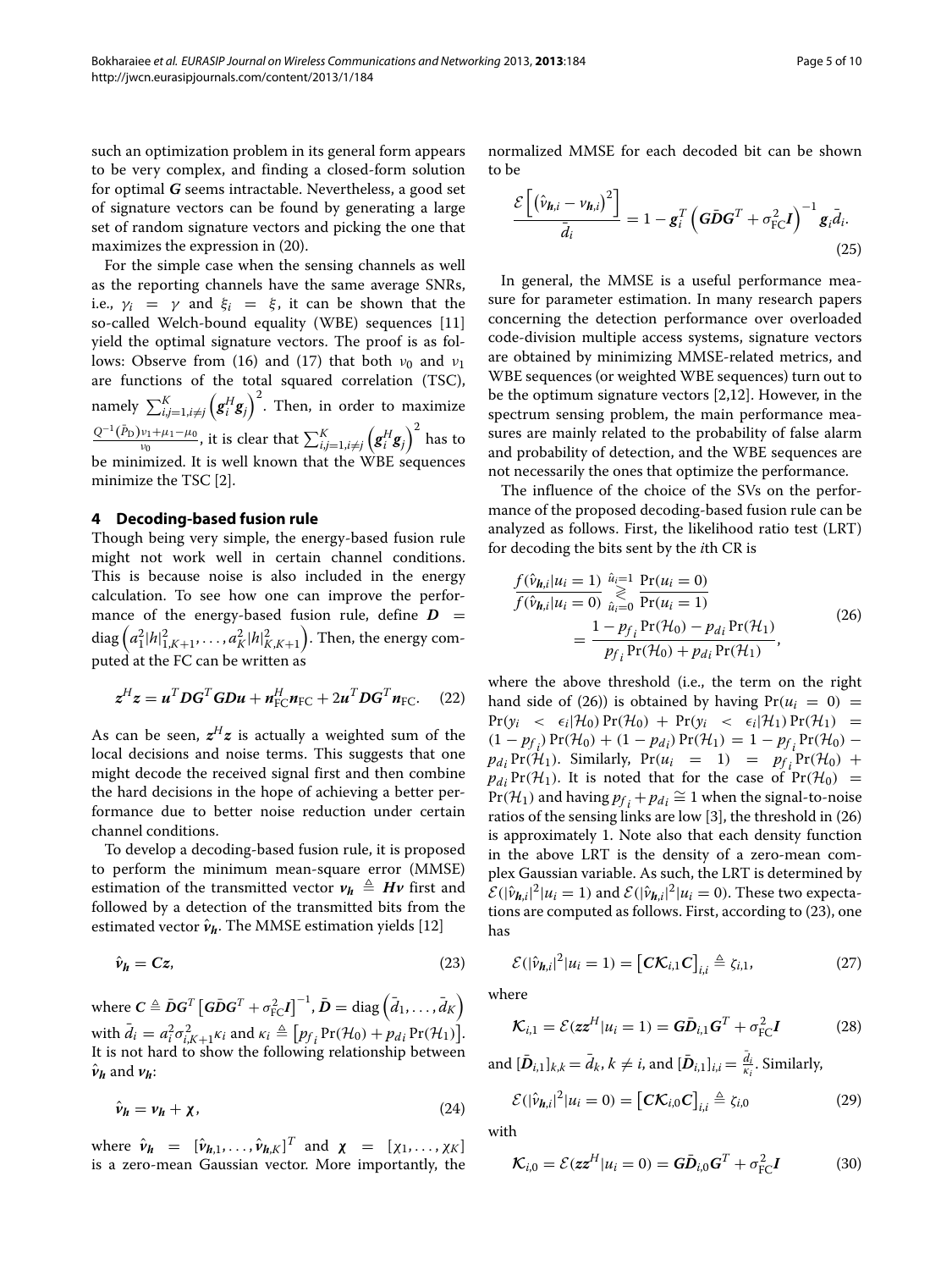and  $[D_{i,0}]_{k,k} = d_k, k \neq i$ , and  $[D_{i,0}]_{i,i} = 0$ . Simplifying [\(26\)](#page-4-1) gives

<span id="page-5-0"></span>
$$
|\hat{\nu}_{\boldsymbol{h},i}|^2 \underset{\hat{u}_i=0}{\overset{\hat{u}_i=1}{\gtrless}} \frac{\ln\left(\frac{1-p_{f_i}Pr(\mathcal{H}_0)-p_{di}Pr(\mathcal{H}_1)}{p_{f_i}Pr(\mathcal{H}_0)+p_{di}Pr(\mathcal{H}_1)}\cdot\frac{\zeta_{i,1}}{\zeta_{i,0}}\right)}{\frac{\zeta_{i,1}-\zeta_{i,0}}{\zeta_{i,1}\zeta_{i,0}}}\triangleq \varrho_i. \quad (31)
$$

The reliability of the hard decision rule in [\(31\)](#page-5-0) concerning the bit sent by the *i*th CR can be evaluated by the following set of correct/error probabilities:

$$
\varpi_i = \Pr\left(\hat{u}_i = 1 | u_i = 1\right) = \Pr\left(|\hat{v}_{\mathbf{h},i}|^2 > \varrho_i | u_i = 1\right) = e^{-\frac{\varrho_i}{\zeta_{i,1}}},\tag{32}
$$
\n
$$
\vartheta_i = \Pr\left(\hat{u}_i = 1 | u_i = 0\right) = \Pr\left(|\hat{v}_{\mathbf{h},i}|^2 > \varrho_i | u_i = 0\right) = e^{-\frac{\varrho_i}{\zeta_{i,0}}}. \tag{32}
$$

(33)   
Note that 
$$
Pr(\hat{u}_i = 0 | u_i = 1)
$$
 = 1 -  $\overline{\sigma_i}$  and

Note that  $Pr(\hat{u}_i = 0 | u_i = 1)$  $)$  = 1 –  $\varpi_i$  and  $Pr(\hat{u}_i = 0 | u_i = 0) = 1 - \vartheta_i.$ 

The next processing step in the fusion center is to combine the hard decisions  $\hat{u}_i$ ,  $i = 1, \ldots, K$ , to make a final sensing decision. This can be done in the same manner as in [\[3\]](#page-9-2) by forming the following likelihood ratio for the decoded bits:

<span id="page-5-1"></span>
$$
\frac{\Pr(\hat{\mathbf{u}}|\mathcal{H}_1)}{\Pr(\hat{\mathbf{u}}|\mathcal{H}_0)} = \frac{\prod_{i=1}^{K} (1 - \wp_{di})^{(1 - \hat{u}_i)} \wp_d_{i}^{\hat{u}_i}}{\prod_{i=1}^{K} (1 - \wp_{f_i})^{(1 - \hat{u}_i)} \wp_f_{i}^{\hat{u}_i}},
$$
(34)

where  $\wp_{di} = \Pr(\hat{u}_i = 1 | \mathcal{H}_1)$  and  $\wp_{f_i} = \Pr(\hat{u}_i = 1 | \mathcal{H}_0)$ are the probabilities of detection and probabilities of false alarm associated with the decoded bits  $\hat{u}_i$ . They are shown in [\[3\]](#page-9-2) to be given as  $\wp_{di} = p_{di}\varpi_i + (1 - p_{di})\vartheta_i$  and  $\wp_{f_i} =$  $p_f$ <sub>*i*</sub> $\varpi_i + (1 - p_f) \vartheta_i$ .

Working with the logarithm of [\(34\)](#page-5-1), the decoding-based fusion rule is given as [\[3\]](#page-9-2)

$$
L^{(\text{D})}(\hat{\boldsymbol{u}}) = \sum_{i=1}^{K} \left[ \varphi_{0,i} \left( 1 - \hat{u}_i \right) + \varphi_{1,i} \hat{u}_i \right] \underset{\mathcal{H}_0}{\geq} \lambda^{(\text{D})}, \quad (35)
$$

where  $\lambda^{(D)}$  is the threshold, while the weights are  $\varphi_{0,i}$  =  $\log \frac{1-\omega_{di}}{1-\omega_{fi}}$  and  $\varphi_{1,i} = \log \frac{\omega_{di}}{\omega_{fi}}$ . Note that the above fusion rule is simply a weighted linear combination of the hard-decision bits. Moreover, the weights are inherently adjusted according to both the decision of the *i*th CR and the quality of the reporting channel.

By approximating  $L^{(D)}(\hat{u})$  as a Gaussian random variable under each hypothesis, the expressions of the probability of false alarm and the probability of detection at the fusion center are as follows:

$$
P_{\mathcal{F}}^{(\mathcal{D})}(\mathbf{p_f}, \lambda^{(\mathcal{D})}) = \Pr\left(L^{(\mathcal{D})}(\hat{\mathbf{u}}) > \lambda^{(\mathcal{D})} \middle| \mathcal{H}_0\right) = Q\left(\frac{\lambda^{(\mathcal{D})} - m_0}{\delta_0}\right) \tag{36}
$$

and

$$
P_{\mathcal{D}}^{(\mathcal{D})}(\boldsymbol{p_d}, \lambda^{(\mathcal{D})}) = \Pr\left(L^{(\mathcal{D})}(\hat{\boldsymbol{u}}) > \lambda^{(\mathcal{D})} \middle| \mathcal{H}_1\right) = Q\left(\frac{\lambda^{(\mathcal{D})} - m_1}{\delta_1}\right) \tag{37}
$$

The mean values,  $m_0$  and  $m_1$ , and the variances,  $\delta_0^2$  and  $\delta_1^2$ , can be determined in a similar fashion as in [\[3\]](#page-9-2). The means are given as

$$
m_0 = \mathcal{E}[L^{(D)}(\hat{u})|\mathcal{H}_0] = \sum_{i=1}^K m_{i,0}
$$
  

$$
m_{i,0} = [\varpi_i p_{f_i} + \vartheta_i (1 - p_{f_i})] [\varphi_{1,i} - \varphi_{0,i}] + \varphi_{0,i} \qquad (38)
$$

and

$$
m_1 = \mathcal{E}[L^{(D)}(\hat{\mathbf{u}})|\mathcal{H}_1] = \sum_{i=1}^{K} m_{i,1}
$$
  

$$
m_{i,1} = [\varpi_i p_{di} + \vartheta_i (1 - p_{di})] [\varphi_{1,i} - \varphi_{0,i}] + \varphi_{0,i}.
$$
 (39)

Using the fact that  $\mathcal{E}[\hat{u}_i|\mathcal{H}_0] = \wp_{f_i}$  and  $\mathcal{E}[\hat{u}_i|\mathcal{H}_1] = \wp_{d_i}$ , the variances are

$$
\delta_0^2 = \text{Var}[L^{(D)}(\hat{\mathbf{u}})|\mathcal{H}_0] = \sum_{i=1}^K \mathcal{E} [\hat{u}_i^2 | \mathcal{H}_0] [\varphi_{1,i} - \varphi_{0,i}]^2 \n+ \sum_{i,j=1, i \neq j}^K [\varphi_{1,i} - \varphi_{0,i}] [\varphi_{1,j} - \varphi_{0,j}] \mathcal{E} [\hat{u}_i \hat{u}_j | \mathcal{H}_0] - m_0^2 \n= \sum_{i=1}^K \wp_{f_i} [\varphi_{1,i} - \varphi_{0,i}]^2 + \sum_{i,j=1, i \neq j}^K [\varphi_{1,i} - \varphi_{0,i}] [\varphi_{1,j} \n- \varphi_{0,j}] C_0(i,j) - m_0^2
$$
\n(40)

and

<span id="page-5-3"></span>.

$$
\delta_1^2 = \text{Var}[L^{(D)}(\hat{\mathbf{u}})|\mathcal{H}_1] = \sum_{i=1}^K \mathcal{E} [\hat{u}_i^2|\mathcal{H}_1] [\varphi_{1,i} - \varphi_{0,i}]^2 \n+ \sum_{i,j=1, i \neq j}^K [\varphi_{1,i} - \varphi_{0,i}] [\varphi_{1,j} - \varphi_{0,j}] \mathcal{E} [\hat{u}_i \hat{u}_j|\mathcal{H}_1] - m_1^2 \n= \sum_{i=1}^K \varphi_{di} [\varphi_{1,i} - \varphi_{0,i}]^2 + \sum_{i,j=1, i \neq j}^K [\varphi_{1,i} - \varphi_{0,i}] [\varphi_{1,j} \n- \varphi_{0,j}] \mathcal{C}_1(i,j) - m_1^2.
$$
\n(41)

Observe that, different from the case of orthogonal transmission considered in [\[3\]](#page-9-2), the above variances depend on the correlations of the decoded bits,  $\hat{u}_i$  and  $\hat{u}_j$ , under the two hypotheses. These correlations are determined as follows:

<span id="page-5-2"></span>
$$
\mathcal{C}_0(i,j) \triangleq \mathcal{E}\left[\hat{u}_i\hat{u}_j|\mathcal{H}_0\right] = \Pr\left(|\hat{v}_{\boldsymbol{h},i}|^2 > \varrho_i, |\hat{v}_{\boldsymbol{h},j}|^2 > \varrho_j|\mathcal{H}_0\right)
$$

$$
= e^{-\varrho_{ij}^{\mathrm{T}}([\zeta_0(i,j)])^{-1}\varrho_{ij}}
$$
(42)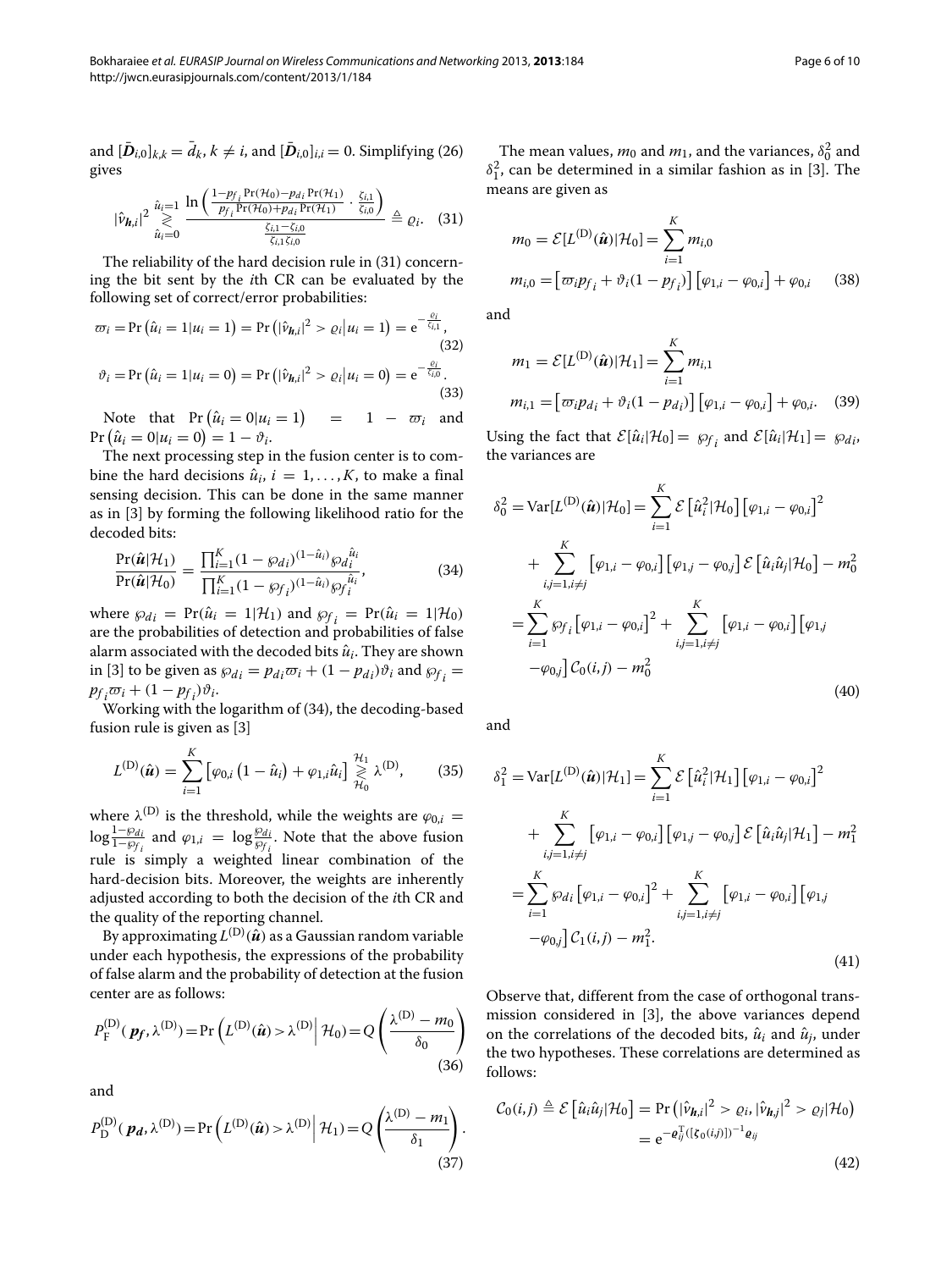$$
\mathcal{C}_1(i,j) \triangleq \mathcal{E}\left[\hat{u}_i\hat{u}_j|\mathcal{H}_1\right] = \Pr\left(|\hat{v}_{\boldsymbol{h},i}|^2 > \varrho_i, |\hat{v}_{\boldsymbol{h},j}|^2 > \varrho_j|\mathcal{H}_1\right)
$$

$$
= e^{-\varrho_{ij}^{\mathrm{T}}([{\xi}_1(i,j)])^{-1}\varrho_{ij}}, \tag{43}
$$

where  $\boldsymbol{\varrho}_{ij} \triangleq [\varrho_i, \varrho_j]^T$ ,  $\boldsymbol{\zeta}_0 \triangleq \boldsymbol{G} \boldsymbol{D}_0 \boldsymbol{G}^T + \sigma_{\text{FC}}^2 \boldsymbol{I}$ , and  $\boldsymbol{\zeta}_1 \triangleq$  $G\!D_1G^T + \sigma_{\text{FC}}^2I$ .

Recall that an approximation of the optimal sensing thresholds used at the cognitive radios for the energybased fusion rule is given in [\(21\)](#page-3-6). The same result applies to the decoding-based fusion rule presented in this section. The proof of this follows the same steps in Appendix C of [\[3\]](#page-9-2).

The next section compares the performance of the energy-based and decoding-based fusion rules and also verifies the accuracy of our analysis. It is pointed out that the simple expressions of the probability of false alarm and the probability of detection (Equations [\(18\)](#page-3-1) and [\(19\)](#page-3-2) for the energy-based fusion rule, or [\(36\)](#page-5-2) and [\(37\)](#page-5-3) for the decoding-based fusion rule) are very convenient not only in determining the threshold at the fusion center  $(\lambda^{(E)}$  or  $\lambda^{(D)}$ ) for a given target probability of false alarm (or probability of detection), but also in evaluating the performance of different sets of signature vectors used in nonorthogonal transmission of local decisions.

#### <span id="page-6-0"></span>**5 Simulation results**

Each point in the simulations results is obtained by averaging over  $10<sup>4</sup>$  random realizations for primary transmitted signal, fading channels, and noise. For the sake of simplicity, it is assumed that  $Pr(\mathcal{H}_0) = Pr(\mathcal{H}_1) = 0.5$ . Unless otherwise stated, the number of the CRs is set to  $K = 30$ , the number of samples taken is  $N = 500$ , and the set of WBE signature sequences is assigned to CR users.

Figures [2](#page-6-1) and [3](#page-6-2) depict the probabilities of detection versus the probabilities of false alarm when the energy-based and decoding-based fusion rules are used, respectively. For both figures, all the sensing channels have the same average SNR of  $\gamma_i = \gamma = -15$  dB, and also, all the reporting channels have the same SNR of  $\xi_i = \xi$ 20 dB. The sensing threshold is chosen as  $\epsilon_i = \epsilon^*$  =  $(1 + \frac{1}{\gamma}) \log (\gamma + 1)$  at each CR node. For the energybased fusion rule, it is clearly seen from Figure [2](#page-6-1) that by increasing the length of signature vectors from  $M =$ 5 to  $M = 15$ , the probability of detection versus the probability of false alarm increases significantly, whereas increasing *M* beyond 15 only improves the sensing performance slightly. This suggests that compared to the case of orthogonal transmission, the transmission bandwidth for the reporting phase can be reduced by half by using WBE sequences with  $M = 15$  while not loosing too much the sensing performance. It can also be observed that the analytical and simulation results match very well<sup>a</sup>. For



<span id="page-6-1"></span>comparison purpose, the performance with random signature vectors was also obtained and plotted in Figure [2](#page-6-1) for  $M = 15$ . Specifically, the result is obtained by averaging over  $10<sup>4</sup>$  random realizations of the signature vectors. As expected, the performance of using WBE sequences significantly outperforms the performance with random sequences.

On the other hand, for the proposed decoding-based fusion rule, Figure [3](#page-6-2) shows that the sensing performance is significantly improved not only when increasing *M* from 5 to 15, but also by further increasing *M* to 30. Such an improvement can be explained by the fact that detection of the transmitted bits from CRs strongly depends on the interference caused by nonorthogonal transmission. As the interference reduces with longer signature vectors

<span id="page-6-2"></span>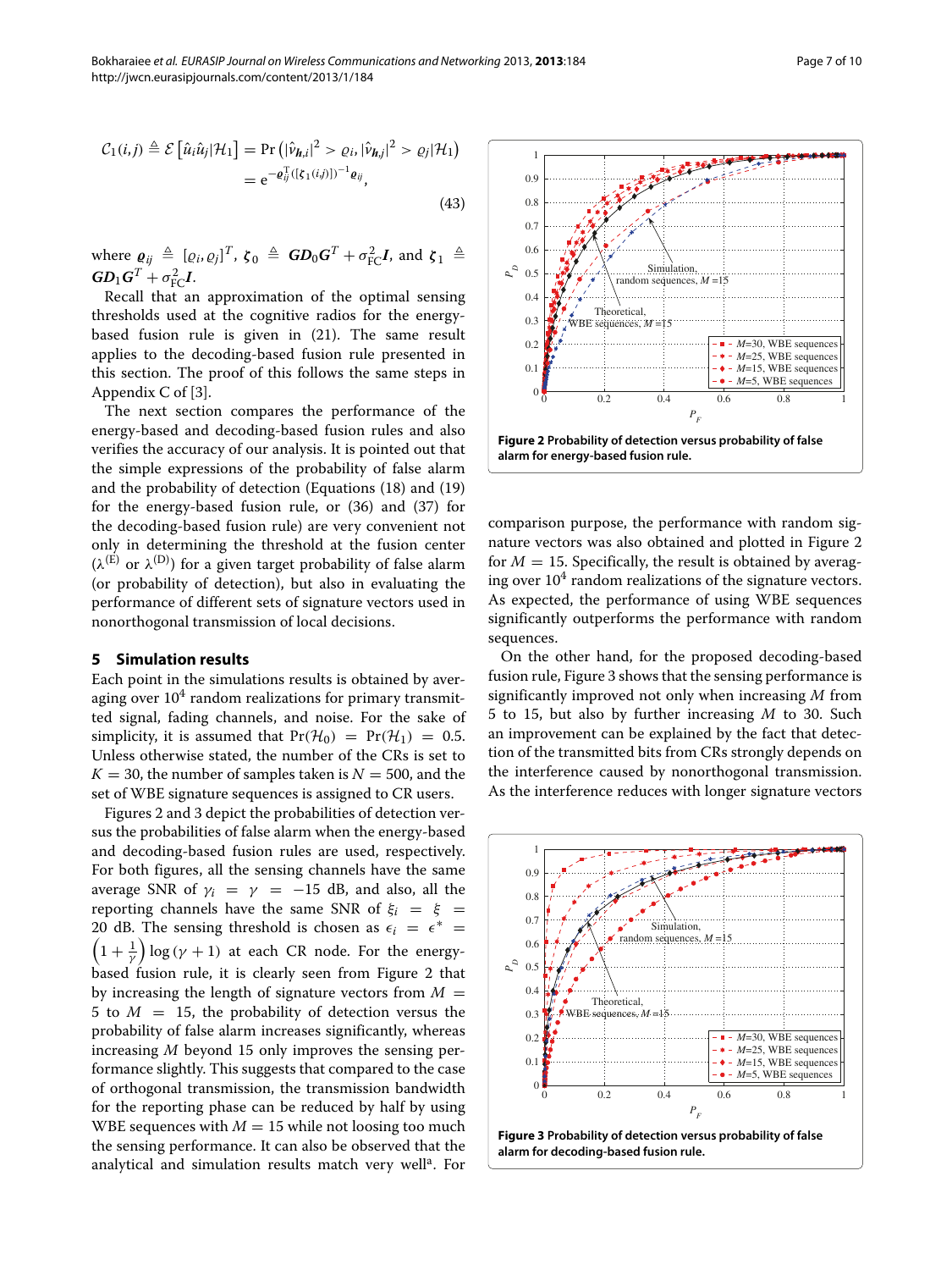(larger *M*), the detection performance is greatly enhanced when all the reporting channels are fairly strong. The figure also shows that the theoretical result (with  $M = 15$ ) follows the simulation result closely. Another observation from Figure [3](#page-6-2) is that with random signature vectors, the sensing performance is slightly better than the performance with WBE sequences. As pointed out before, it is difficult to obtain the optimal set of signature vectors for the proposed decoding-based fusion rule. The results in Figure [3](#page-6-2) suggest that either randomly generated or WBE sequences can be used for the proposed decoding-based fusion rule.

Figure [4](#page-7-0) compares the probabilities of detection obtained by simulation with the energy-based and decoding-based fusion rules for different values of *M* and when the WBE sequences are used. As can be seen, even in the presence of strong reporting channels, the energybased fusion rule performs equally or better than the decoding-based fusion rule when  $M \leq 15$ . On the contrary, for  $M > 15$ , the decoding-based fusion rule outperforms the energy-based fusion rule. The obtained results suggest that the energy-based fusion rule can be employed as an efficient fusion rule in cognitive radio applications under very limited transmission bandwidth (i.e.,  $M \leq 15$ ).

Figures [5](#page-7-1) and [6](#page-7-2) present the performance comparison between the two sensing algorithms for the situations when the SNRs are different at the CRs and/or the FC. In the first scenario, all the CRs experience the same 'sensing' SNR of  $\gamma = \gamma_i = -15$  dB from the primary user, but each group of CRs transmits its sensing results to the fusion center with the 'reporting' SNRs of −5 dB (6 CRs), −1 dB (6 CRs), 0 dB (12 CRs), and 5 dB (6 CRs). In the second scenario, the CRs are divided into six groups of five CRs each.The sensing SNRs are given



<span id="page-7-1"></span>as {−15, −24, −5, −10, −20} dB, whereas the reporting SNRs are considered to be {5, 10, 1, 1, 5} dB.In comparison to the first scenario, the second scenario has stronger reporting channels.

As can be seen in Figures [5](#page-7-1) and [6,](#page-7-2) both figures show performance improvement when*M* increases from 15 to 30. However, for the first scenario with the weak reporting links, the improvement is marginal. This is because the sensing performance in this scenario is mostly affected by the noise at the FC rather than the interference caused by shorter signature vectors. Another important observation is that the energy-based fusion rule outperforms the decoding-based rule. Thus, it can be concluded that for low channel SNRs, the energy-based fusion rule is preferred over the decoding-based fusion rule due to its lower

<span id="page-7-0"></span>

<span id="page-7-2"></span>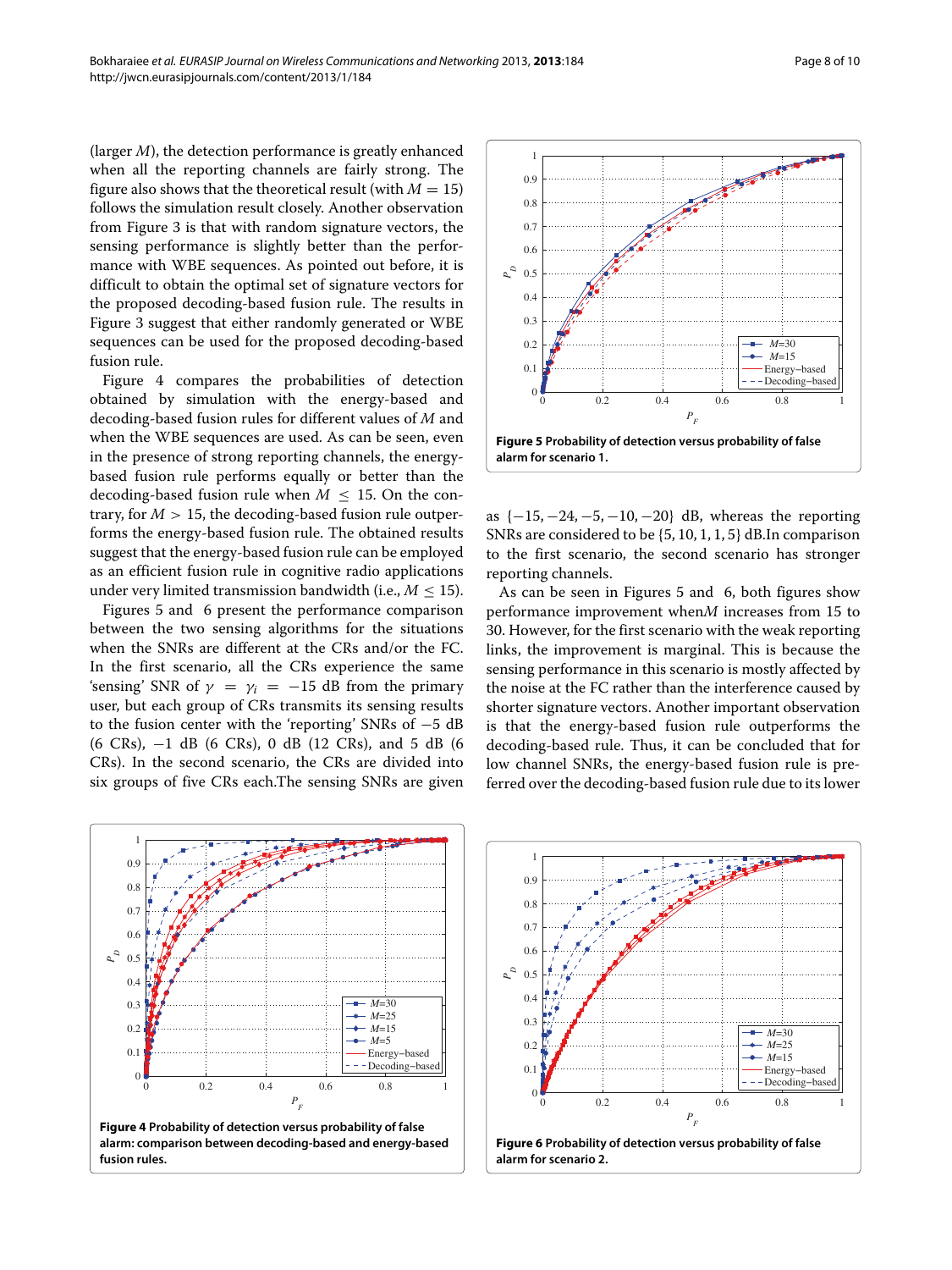For the second scenario, when the channels are fairly strong, the decoding-based detection significantly outperforms the energy-based detection. Also, as *M* increases, the performance of the decoding-based fusion rule quickly improves due to the reduction of interference. However, for the energy-based fusion rule, interference reduction does not play a significant role in improving the sensing performance.

Figure [7](#page-8-1) presents a comparison between the probabilities of detection of the two sensing algorithms for the situation when  $N = 500$  and  $P_F$  is fixed at 0.05 at the fusion center. The sensing SNRs are −12 and −9 dB at the CRs, and the reporting SNRs are 20 dB. As can be seen, for a lower sensing SNR, the performance of both algorithms improves significantly with increasing *M*. Such an improvement can be explained by the fact that as *M* increases, the interference caused by nonorthogonal transmission is reduced, which helps to enhance the sensing quality. On the other hand, when the sensing SNR increases, the individual CR sensing performance quickly improves, which makes the overall desirable sensing performance achievable by using shorter-length signature vectors. For example, given the target  $P_F = 0.05$  and the sensing time of 500 samples, in order to achieve a target  $P_D = 0.9$  when the sensing SNRs are  $-12$  dB, it is seen that setting  $M = 15$  is sufficient. The use of such shorter signature vectors translates to half of the bandwidth as required by orthogonal signature vectors.

Finally, in Figure [8,](#page-8-2) the normalized throughput, defined as  $\left(1-\frac{N}{T}\right)(1-P_\text{F})$ , is plotted versus the entire time frame of 1 ms (which is equivalent to  $T = 1,000$  samples). Here, the threshold  $\lambda^{(D)}$  is selected to fix the probability of detection at  $P_D = 0.8$ . Two sets of signature vectors, whose lengths are  $M = 25$  and  $M = 10$ , are considered.

<span id="page-8-1"></span>



<span id="page-8-2"></span>For the given target  $P_D$  and for the case  $M = 25$ , it can be seen that the decoding-based fusion rule achieves a higher secondary throughput than the energy-based fusion rule. However, for the case  $M = 10$ , both the decodingbased and energy-based fusion rules achieve almost the same secondary throughput. These results are in agreement with our previous discussion concerning Figure [4.](#page-7-0) Another important observation of Figure [8](#page-8-2) is that the throughput functions are concave and attain a maximum point at a certain sensing time. This means that for a given target  $P_D$ , an optimal sensing time can be found to maximize the secondary throughput. Alternatively, for a given target  $P_D$ , the minimum length of the signature vectors can be determined to achieve a target secondary throughput within the allowable sensing time.

#### <span id="page-8-0"></span>**6 Conclusions**

This paper has proposed a low-complexity decodingbased fusion rule for cognitive radio networks with nonorthogonal transmission of local decisions in the presence of channel impairments and noise. The proposed fusion rule first performs the MMSE estimation of the transmitted information, makes decisions on the individual bits sent by the cognitive radios, and then combines these hard-decision bits in a linearly weighted manner. Performance comparison with the energy-based fusion rule shows the superiority of the proposed fusion rule when the reporting channels are reasonably strong. The excellent match between simulation and analytical results verify the accuracy of the performance analysis of the proposed fusion rule.

## **Endnote**

<sup>a</sup> To avoid having too many curves on the same figure, only the analytical result for the case of  $M = 15$  is shown.